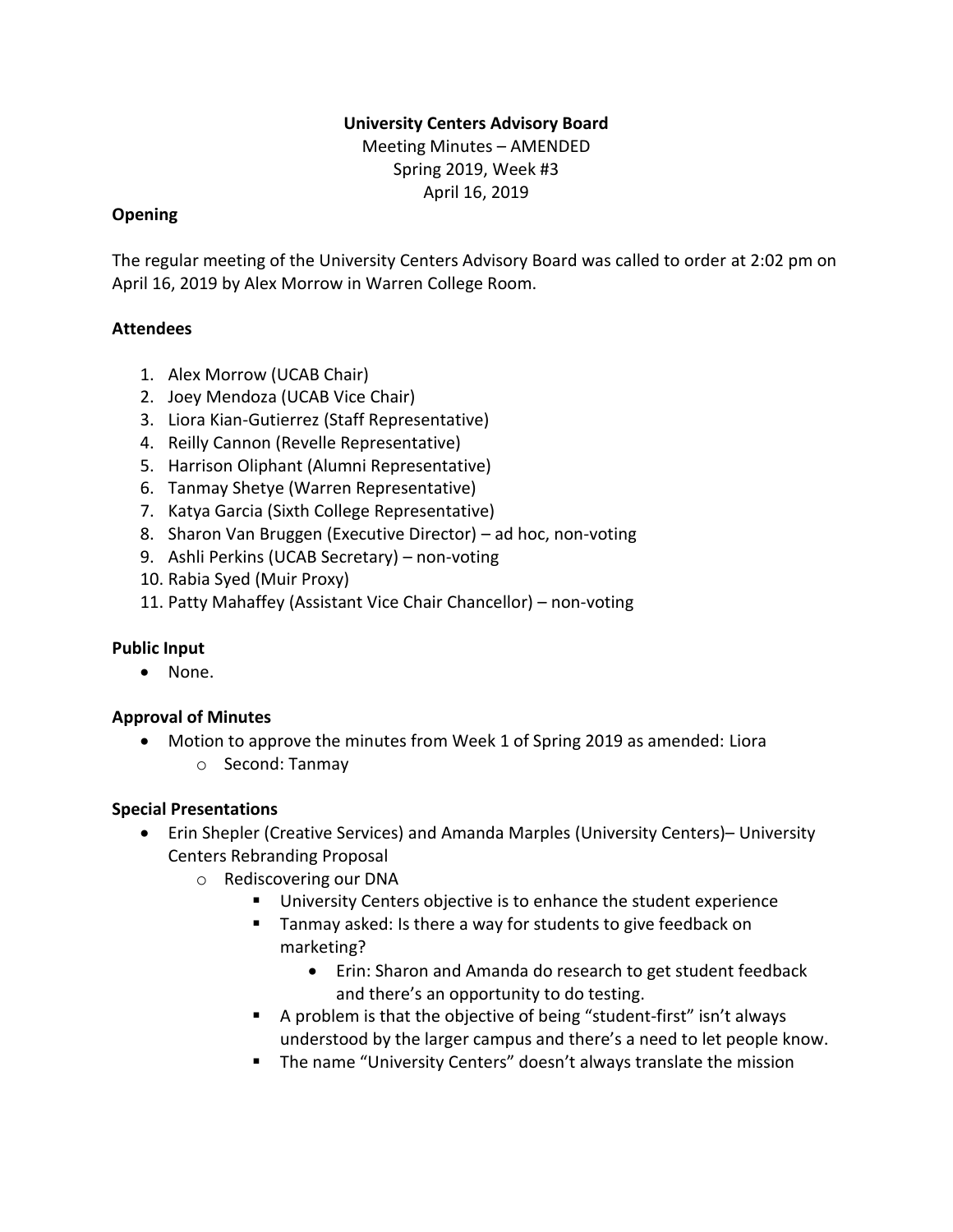- University Centers  $\rightarrow$  Recommend changing name to Student Union– communicating who the amenities serve and that we bring people together.
- Positioning Themes:
	- Challenging tradition
	- Fresh thinking
	- To make a better world
	- Push boundaries
	- Challenge expectations
	- Redefine conventional wisdom
	- Experiment
	- Innovation
- Look Deeper: Find a better solution to improve society
- Motion to extend presentation for fifteen more minutes: Liora
	- o Second: Katya
- Tanmay asked: Why is University Centers the name?
	- $\circ$  Sharon: Student Unions were paid for and used for by students. And in the late 70s and 80s, administrative and staff were hired and to University Centers became a popular name for student unions. Yet, remained students first, but not as clear in the name, idea has shifted and now we're trying to make this idea the focus again.
- Joey liked the name change idea which changes the focus for the better. Many call the original student center, the old student center, so how do we center ourselves (the PC?) and how far along is this idea (quite new, been discussed)?
	- $\circ$  Erin: It's very new and needs to be thought through and discussed further.
	- $\circ$  Sharon: It's a discussion that needs to be played out. The PC is named after the donor, Sol Price. So this topic needs more conversation.
- Alex had two concerns with proposed position statement: We don't own all names like Seed + Sprout, so how do we go about that?
	- o Erin: we can swap those out depending on the needs and wants of the community.
	- $\circ$  Sharon: Okay to use those names because they are tenants in the Student Union. All tenants in the Student Union were chosen by students to serve their needs.
- Bookstore and grocery store are different vendors, so how do we go about with keeping or releasing these vendors?
	- $\circ$  Sharon: Depends on student needs and wants so discussing it further is necessary.
- Tanmay: Can these proposals go back to our council?
	- o Sharon: Yes, that definitely should happen and should be discussed with your constituents.
- Tanmay: Does UCAB (University Centers Advisory Board) change their name to SUAB (Student Union Advisory Board)?
	- o Sharon: That would need to be discussed further, great question.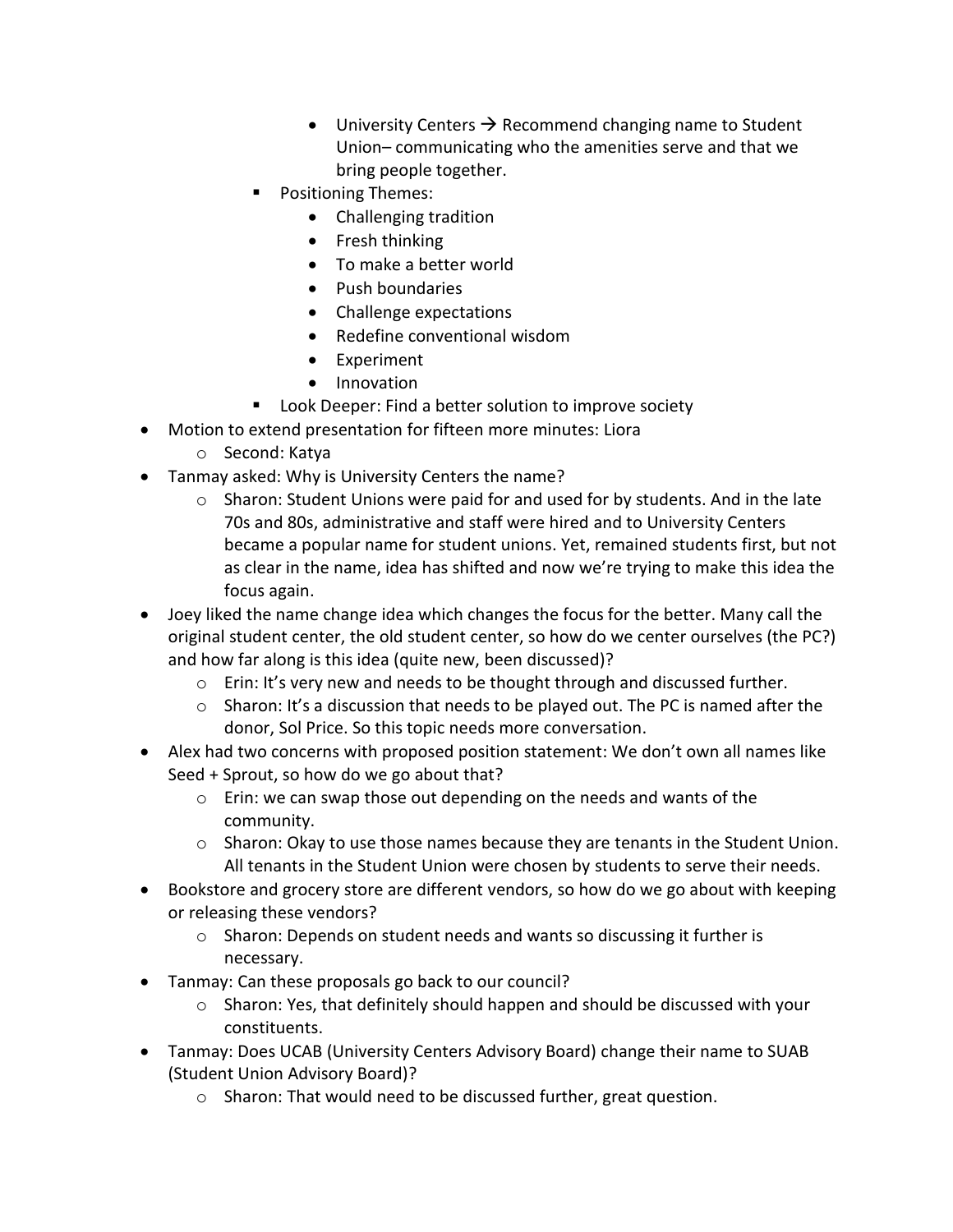- Sharon: When you go back to peers, talk about how this board feels about the change.
- Joey: How does the board say Student Union since the name Price must be kept? o Sharon: I don't have an answer, but it's a conversation to be had.
- Alex: For clarification, Student Union is the entity while Price Center is the location.
	- $\circ$  Sharon: Student Union at Price Center doesn't sound quite right and puts yourself at the same level as other tenants. It separates the organization from the facility that is the Student Union.
- Erin: Lots of meaning behind the names so this is a good conversation to have and definitely share the feedback.
- Tanmay: Price Center and Original Student Center should keep its name since it's easier to distinguish them to prospective students.
- Joey: If rebranding to engage students, need to rebrand the buildings, it can't just be a header change (University Centers to Student Union). The building names need to be a part of a cultural shift.
- Patty asked: What does it mean to change the culture aspect; building change?
	- o Joey: Culture isn't to say University Centers, so we need to look at the facility names. Yet. Say Price Center or original Student Center.
- Motion to extend presentation by ten minutes: Katya
	- o Second by Harrison
- Tanmay: The "Look Deeper" campaign is only seen at the library mirrors (which are cool), but that's it, nothing further is displayed.
- Katya: Tying in University Centers and Original Student Center into the Student Union would be necessary.
- Erin: Elevating Student Union is important in addition to getting the message across campus. How the logo looks will help portray how the Student Union looks which is something that needs to be discussed
- Sharon: Price Center and Student Center is the Student Union and needs to be tied tighter.
- Tanmay: Color coordinating the buildings (dark and light blue) and merchandise is an option and would help tie them together.
- Liora: Branding is doing well!
- Joey: University Centers and University Centers Advisory Board mean so much to me, so for other students to understand that the places and entities are one and the same and to experience this same feeling is important and needs to happen.

# **Chair Report**

- Budget committee: Thursdays at 2-3:30 pm, Location TBA
- Received student email concerning vegan and vegetarian options and stated SDSU has plant powered options. What can we do about dietary options on campus?
	- o Tanmay: Bring food trucks surrounding vegan and vegetarian options
	- o Patty: Does dirty birds have any options?
		- Sharon: there will be an option, but may not bring the crowd that's looking for vegetarian options.
	- o Harrison: Does the farmer's market have vegan options?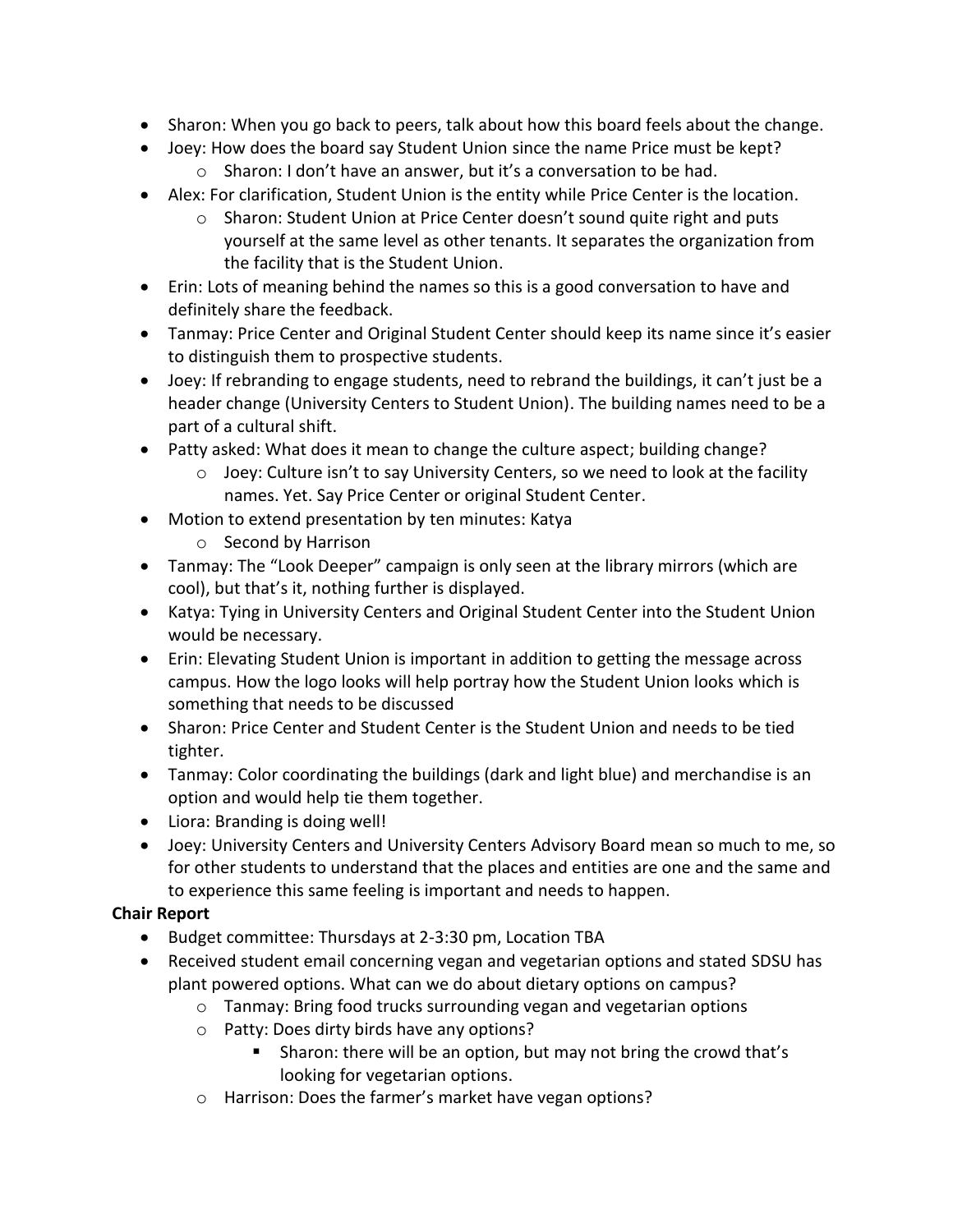- Yes
- o Will there be options in North Torrey Pines living and learning center?
	- Sharon: Options are being considered and discussed.
- $\circ$  Rabia: Having to choose veggie options/meat replacement, so fake meat aka tofu is good. Tofu is a good option. Halal options are limited for Muslim students. And seed + sprout isn't that good to me.
- o Joey: Roots is a dining hall restaurant and has limited operation hours (10-5, closed on the weekends). Coming up with a system that promotes vegetarian and vegan options would be good. The most we can do is work with vendors and create an advertisement campaign to promote awareness.
- $\circ$  Tanmay: It's hard to get vendor that are only vegan/vegetarian and not many people go there. So encouraging vendors now is important.
- $\circ$  Katya: Some places may not have the flexibility with doing this like Burger King.
- o Joey: Vendors are restricted by franchise and space they occupy. So it's a lot to ask of them.
- o Tanmay asks Rabia: If there would be a farmers market for vegan/vegetarian, would you go?
	- Rabia: A lot of Muslims don't eat on campus since the options are few and there a strict limitations in how the food is prepared. The vegan/vegetarian options would be a good addition since Muslims can eat vegan or vegetarian options. The best idea would be to put an option of vegan and vegetarian in the Price Center.
	- Joey: There are lots of concerns surrounding Halal and will be discussed further.

## **Vice Chair Report**

• None (limited time).

# **Director Report**

- University Centers has met with Muslim students and has met with a Halal advocate group that evaluates restaurants and see where they can extend options by inviting MSA to retail council or make adjustments to become a certified kitchen.
- Many restaurants are interested in going through this process and Bombay Coast will work with advocates to see if they can become certified.

## **New Business**

- Two tech fee subsidies:
	- o Health Opportunities Preparation and Empowerment (H.O.P.E)
		- Inspire and encourage minorities to achieve being a health profession
		- May 13, 2019 (Monday)
		- 5pm 8:30pm
		- Price Center West Ballrooms A and B
		- Projected attendance is 200
		- Includes alumni engagement
		- Open to students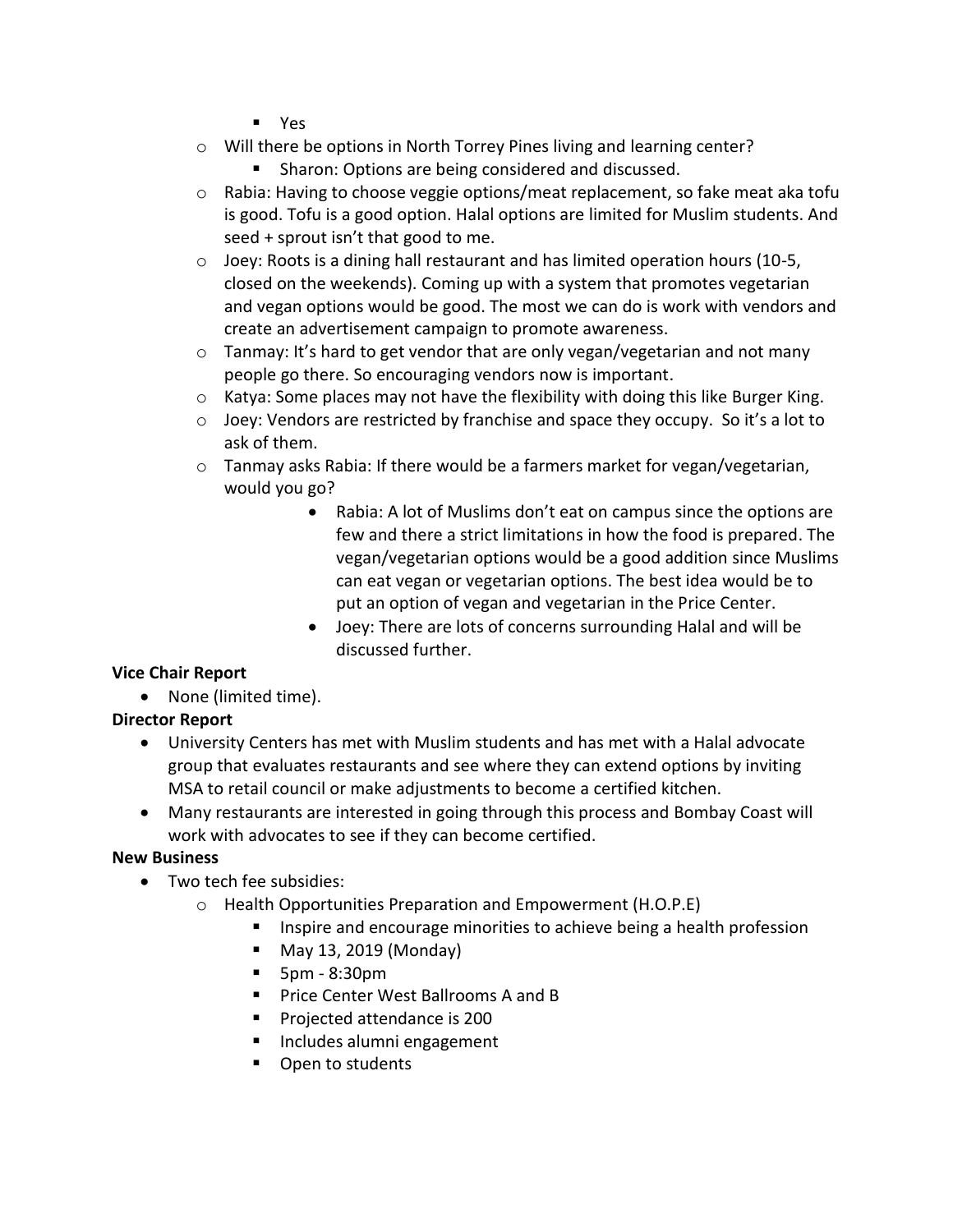- Not open to the public since they project many undocumented students will be in attendance.
- It's free
- Requested funds from AS, SPACES, and Triton Community Fund
- Requesting \$475
- Educational?
	- Yes.
- More than three hours?
	- Yes.
- During off hours?
	- Yes.
- Takes place at Original Student Center?
	- No.
- Does it actively engage alumni?
	- Yes.
- Open to general public?
	- No.
- Open UCSD students?
	- Yes.
- Sought other funding?
	- Yes.
- Allocation of \$300.
	- Motion to allocate: Katya
		- o Second: Harrison
- Tri Delta Delta Idol A singing competition
	- o April 25, 2019 (Thursday)
	- $\circ$  7pm 10 pm
	- o Open to public
	- o It's free
	- o 300 projected attendees
	- o Requested 400 chairs
	- o Open and ad to all students
	- o East ballroom PC
	- o Requesting \$500
	- o Received funding from AS
	- o Seeking funding from alumni.
	- o It's a fundraiser for St. Jude's Children's Hospital
	- o Alumni of the chapter are welcome
	- o Is it educational?

 $\blacksquare$  No.

o Is it more than three hours?

■ Yes.

o Does it occur during off hours?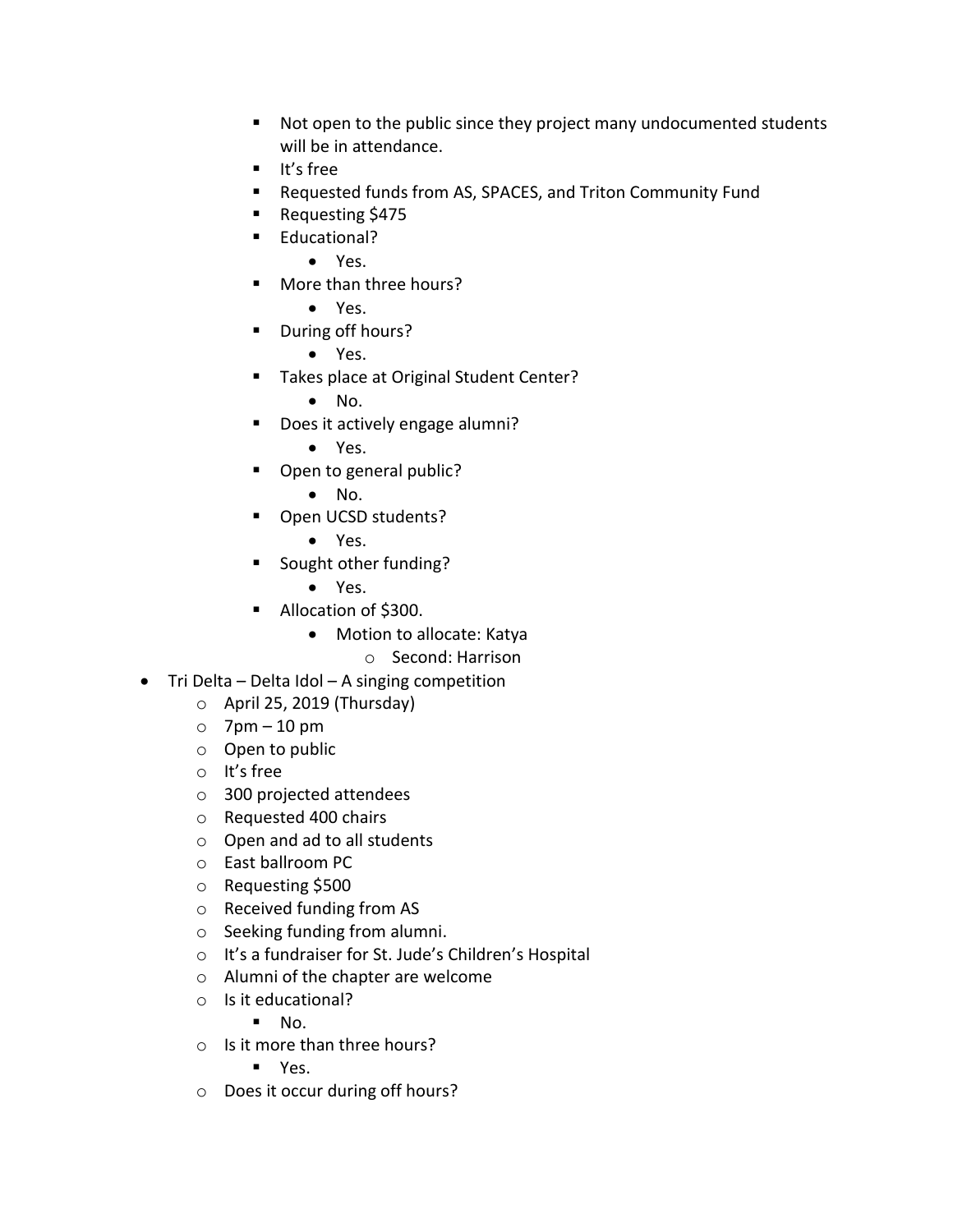- Yes.
- o At original Student Center?
	- $\blacksquare$  No.
- o Actively engaging alumni?
	- Yes.
- o Open to the public?
	- Yes.
- o Open to all UCSD students?
	- Yes.
- o Received funding elsewhere?
	- Yes.
- o Is it free?
	- Yes.
- o Recommend fund for \$500
	- Motion to approve fund for \$500: Tanmay
	- Second: Harrison

## **Old Business**

- Transfer representative position
	- o Requirements can be similar to the member at large position.
	- o How can we make it unique to transfer students?
		- Tanmay: Make it a requirement to speak to off campus students.
		- Joey: Providing feedback for transfer students (changing first criteria), and number five – provide advice in regards to transfer students.
		- Tanmay: Requirement should be to be a transfer student.
		- Joey: Adding on to number eight of Associated Students requirements, build relationship with administrative and student representatives or organizations that support transfer student community.
		- Katya: Transfer (on or off campus) and commuter could be two positions (not two transfers positions)
			- Alex: We can talk about commuter representative position next meeting.
		- Tanmay: Possible requirement for commuter at large position to collaborate with transfer position student
		- Joey: Getting too specific means having a lot of members, so let's keep that in mind for requirements.
		- Harrison: Marshall has TRES, does anyone know if other colleges have transfer committees?
			- Katya: STOACS which is a transfer community for Sixth College. Shouldn't make it a requirement to be a part of a committee, but just keep that in mind during interviews.
			- Rabia: Muir has a commuter committee that collaborates with transfer committees.
			- Harrison: Is there a place for transfers to ask about representation?